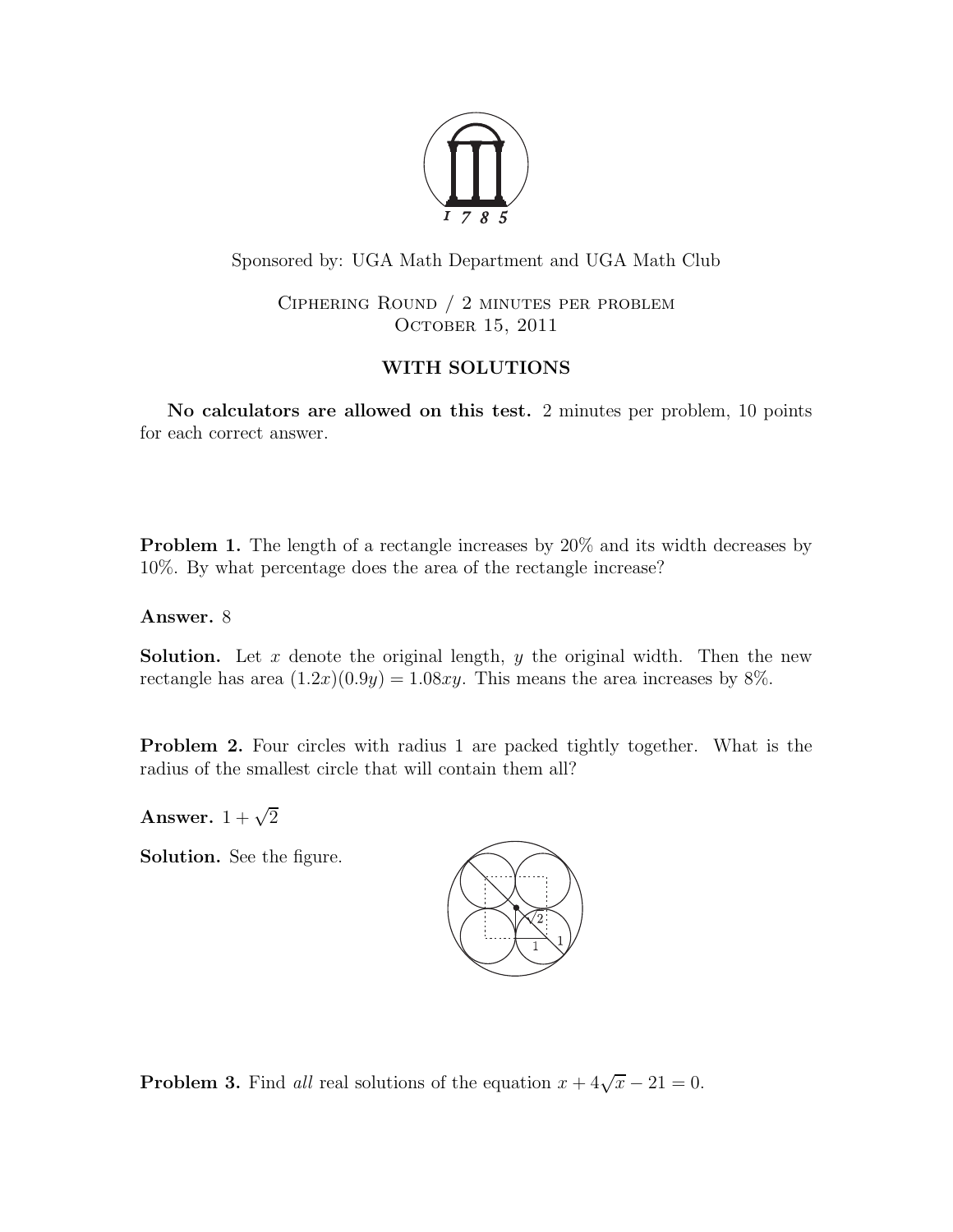#### Answer. 9

**Solution.** Let  $\sqrt{x} = u$ . Then we have  $u^2 + 4u - 21 = (u + 7)(u - 3) = 0$ , so  $u = -7$ or  $u = 3$ . Since  $\sqrt{x} = u$  must be nonnegative, we must have  $u = 3$  and  $x = 9$ .

**Problem 4.** Four identical tennis balls are packed, one on top of the other, tightly (but without changing their spherical shape) in a cylindrical can. What fraction of the volume of the can is outside the balls?

# Answer. 1/3

Solution. Interestingly, the answer is independent of the number of balls packed into the cylindrical can of the appropriate size. If a tennis ball has radius  $r$ , then we need a can of radius r and height  $8r$ , which has volume  $8\pi r^3$ . The total volume of the balls is  $4 \cdot$ 4 3  $\pi r^3 = \frac{16}{3}$ 3  $\pi r^3$ . Since  $\frac{16/3}{8}$ 8 = 2 3 , one-third the can is outside the balls.

Problem 5. Derek has in his pocket assorted coins (some combination of pennies, nickels, dimes, quarters, and fifty-cent pieces). What is the largest possible amount of money he can have without being able to make change for a nickel, a dime, a quarter, a fifty cent piece or a dollar?

## Answer. \$1.19

Solution. Derek can have 4 pennies, 4 dimes, 1 quarter, and 1 fifty-cent piece, totalling \$1.19. (It is easy to make the mistake of allowing him only 2 dimes.)

**Problem 6.** Justin, Miley, and Charice are among eight singers who will divided at random into two groups of four. What is the probability that all three end up in the same group?

## Answer. 1/7

Solution. (Corrected Version) There are 5 possible groups of four containing all three stars. There are  $\binom{8}{4}$  $\binom{8}{4} = 70$  different groups of four, but only  $70/2 = 35$  complementary pairs of groups. The likelihood that the three stars end up together in one of those pairs is  $5/35 = 1/7$ .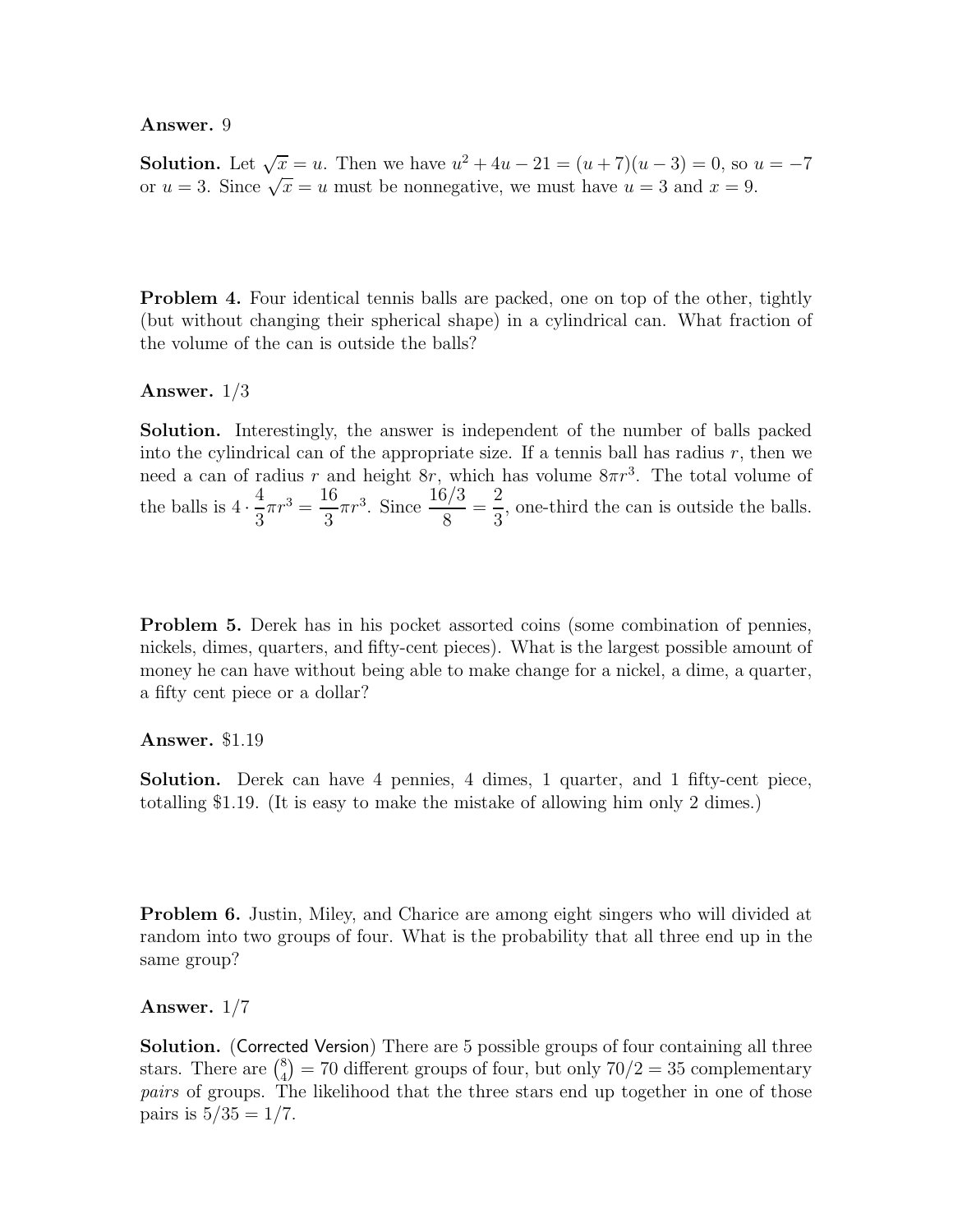Note: an incorrect answer 1/14 was initially provided. We've given credit for both 1/7 and 1/14.

**Problem 7.** The midpoints of a regular hexagon are joined to form another regular hexagon inside. What is the ratio of the area of the inner hexagon to the area of the outer hexagon?

Answer. 3/4

Solution. See the figure. The inner hexagon is similar to the outer, and the ratio of their altitudes is  $\cos(\pi/6) = \sqrt{3}/2$ . Therefore, the ratio of their areas is  $(\sqrt{3}/2)^2 = 3/4$ .



Problem 8. What is the minimum value of

$$
x^2 + y^2 + x - 4y + 5
$$

as x and y range over all real numbers?

## Answer. 3/4

Solution. Completing the square, we have

$$
x^{2} + y^{2} + x - 4y + 5 = ((x + \frac{1}{2})^{2} - \frac{1}{4}) + ((y - 2)^{2} - 4) + 5
$$
  
=  $(x + \frac{1}{2})^{2} + (y - 2)^{2} + \frac{3}{4}$ .

Since the square of any real number is always nonnegative, we see that  $3/4$  is the smallest possible value.

**Problem 9.** In radians, what is the sum  $\angle A + \angle B + \angle C + \angle D + \angle E$  in the figure?